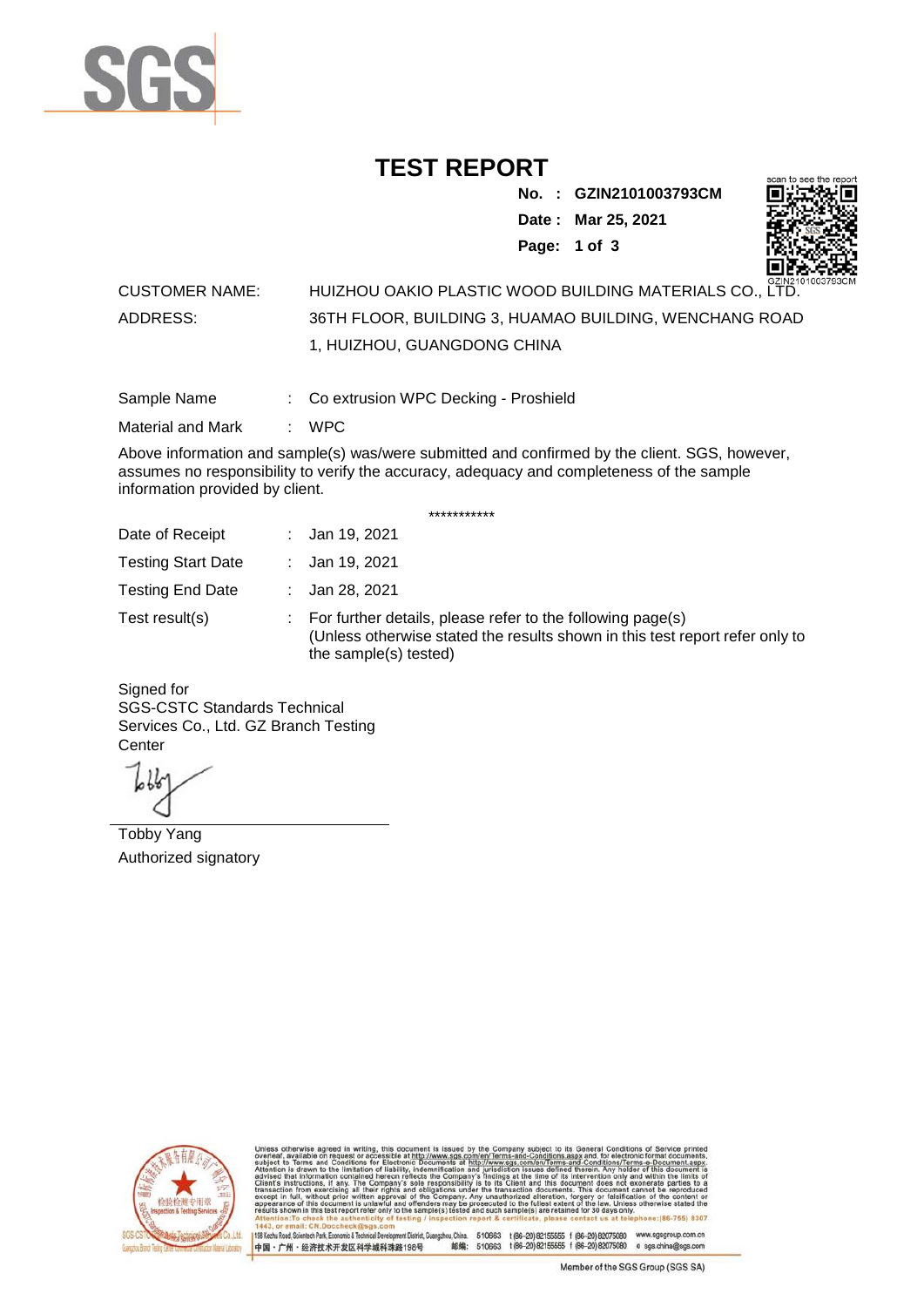

## **TEST REPORT**

**No. : GZIN2101003793CM Date : Mar 25, 2021 Page: 2 of 3** 

Summary of Results:

| No. | Test Item.    | <b>Test Method</b>                     | Result                      |       | Conclusion |
|-----|---------------|----------------------------------------|-----------------------------|-------|------------|
|     | Resistance to | EN 15534-1:2014+A1:2017<br>Section 7.5 | <b>Brinell hardness</b>     | 64MPa |            |
|     | Indentation   |                                        | Rate of elastic<br>recovery | 53%   | Pass       |

Note: Pass : Meet the requirements;

Fail : Does not meet the requirements;

/ : Not Apply to the judgment.

Original Sample Photo:





Conditions/Terms-e-Do<br>rein: Any holder of this nentDistrict,Guangzhou,China. 510663 t (86–20) 82155555 f (86–20) 82075080 www.sgsgroup.com.cn<br>格198号 邮编: 510663 t (86–20) 82155555 f (86–20) 82075080 e sgs.china@sgs.com 198 Kezhu Road, Scientech Park, Economic & Technical Develo 中国·广州·经济技术开发区科学城科珠路198号